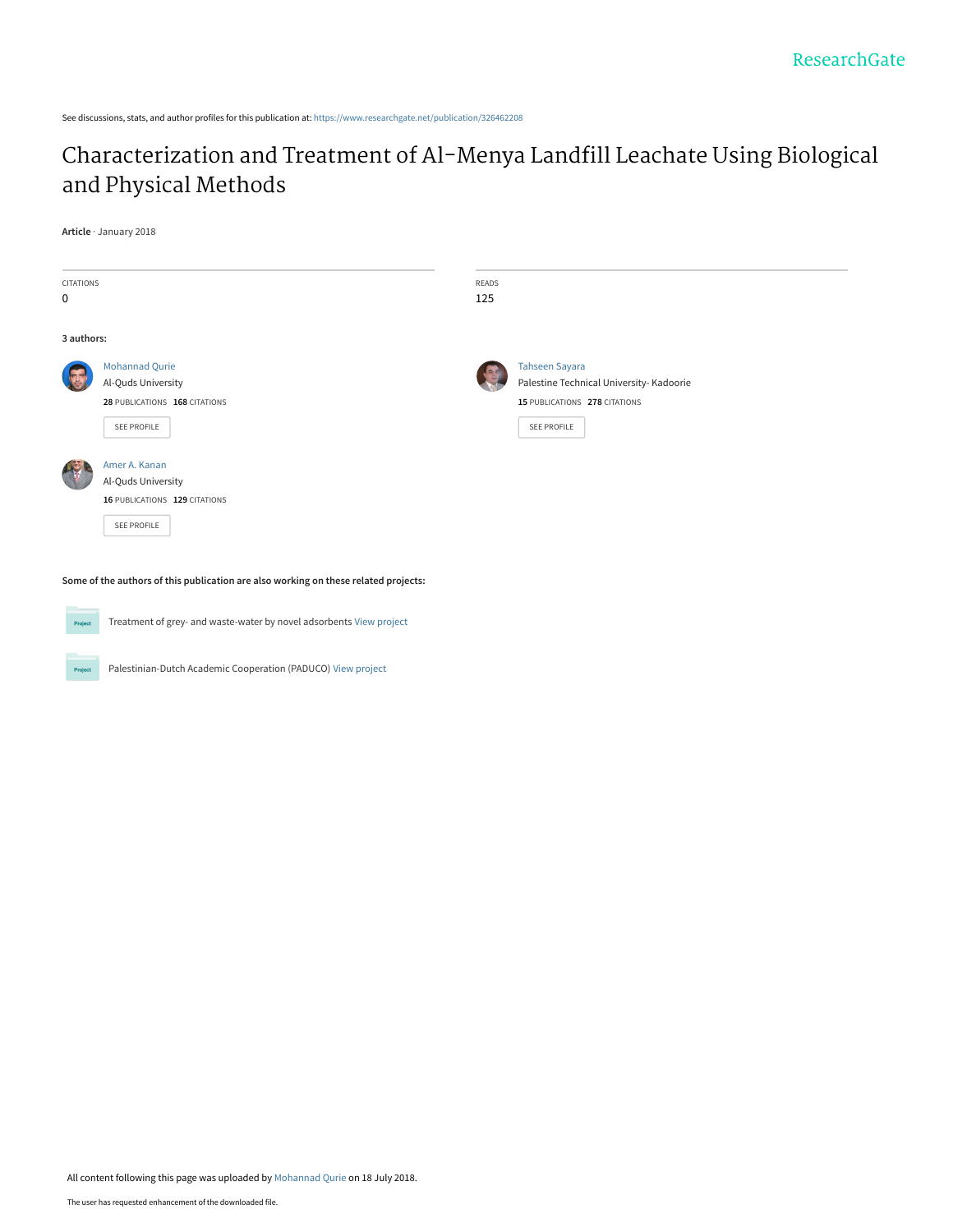

# **Characterization and Treatment of Al-Menya Landfill Leachate Using Biological and Physical Methods**

## **Ala' Abuayyash<sup>1</sup> , Tahseen Sayara<sup>2</sup> , Amer Kanan<sup>1</sup> and Mohannad Qurie1,3\***

<sup>1</sup>Faculty of Science and Technology, Al-Quds University, Jerusalem, Palestine <sup>2</sup> Faculty of Science and Agriculture Technology, Palestine Technical University-Kadoorie, Toulkarem, Palestine <sup>3</sup>Center for Chemical and Biological Analysis, Al-Quds University, Jerusalem, Palestine

**\*Corresponding author:** Qurie M, Faculty of Science and Technology, Al-Quds University, Jerusalem, Palestine, Tel: +9720 2 2796961; E-mail: [mqurie@staff.alquds.edu](mailto:mqurie@staff.alquds.edu)

**Received:** March 13, 2018; **Accepted:** April 20, 2018; **Published:** April 26, 2018

## **Abstract**

**In this research, the leachate generated from Al-Menya sanitary landfill which is located in the southern part of the West Bank-Palestine was investigated. In this regard, the leachate physical, chemical and biological characteristics were studied using SBR and advanced membrane technology including UF and RO. The results showed that leachate generated is classified as young leachate with the possibility for biological treatment according to the BOD/COD ratio. Heavy metals concentrations varied in all samples due to incomplete waste separation stage. The concentration of Cr and Ni were the highest whereas the Ag and Pb were below the detection limit. The primary treatment and biological treatment using Sequencing Batch Reactor (SBR) showed 88%, 95%, 100% and 96% removal for COD, TSS, Ammonia nitrogen and phosphate respectively. The final stage of treatment included the advanced membrane technology (UF and RO). The treatment of SBR effluent using UF unit showed highly efficient of UF unit for TSS, Nitrate and phosphate, Al, Zn, removal with (100%), (98%), (95%), (100%), (82%), respectively. The heavy metals were partially removed, the Al was completely removed, whereas Cr concentration showed no different concentration. An efficient removal ranging between 97%-100% were observed for COD, Ammonia-Nitrogen, TSS, Al, K and Na using RO unit whereas Cr and Cd still have high concentration.**

*Keywords: Sanitary landfill; Leachate; Biological treatment; Physical treatment*

## **Introduction**

Landfill is a discrete area of land or excavation that receives household waste. It may also receive other types of nonhazardous wastes, such as commercial solid waste, nonhazardous sludge, conditionally exempt small quantity generator waste and industrial nonhazardous solid waste. During the operation of the landfill, leachate is formed when water passes through the waste in the landfill cells [1]. Normally the generated leachate contains large amounts of organic contaminants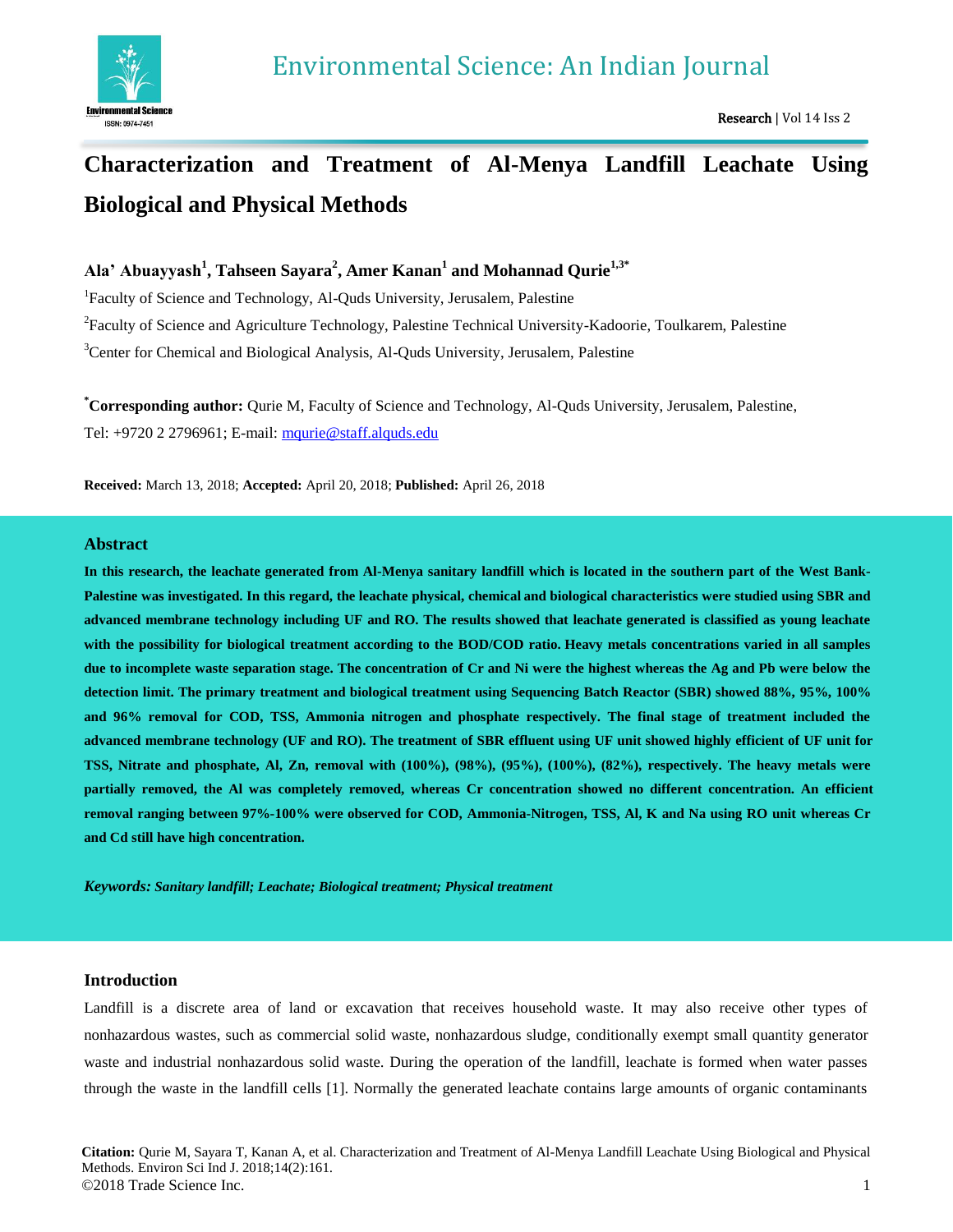and significant concentration of heavy metals [2] and this could be a potential source of surface and groundwater contamination [3], also it may affect the hydraulic conductivity of the clay [4], by changing the structure of the clay from hexagonal to needle like crystal structure. Furthermore, health effects from leachate are not limited to drinking water but may also occur through the food chain due to the ingestion of other organisms (fish, aquatic plants) that locate in an environment contaminated by leachate [5].

Several studies concerning leachate characterizations and treatment have been carried out. The removal of organic material indicated as chemical oxygen demand COD, biological oxygen demand BOD and ammonium from leachate is the usual prerequisite before discharging leachate into the natural water [6].

Sequence batch reactor SBR is efficient method for removing pollutants from leachate, this process depends on operational parameters such as cycle time, aeration rate, volume of reactor, Hydraulic retention time HRT etc. Using SBR in a combination with the membrane reverse osmosis technique has proven to be very effective in leachate treatment [7]. It is used as reliable method and it is differentiating by the operational flexibility, easy expansion into modules and potential cost savings [8]. At 12 h cycle time,  $BOD_5$ , TSS and  $NH_3-N$ , removal was 98, 90 and 89, respectively [9]. With SRT of 10 days, system efficiency for COD, total nitrogen and phosphate removals was 91, 98 and 98, respectively [10]. When initial content of ammonia and phosphate was 900 and 90, the results showed 99.8 and 97.8 removal for nitrogen and phosphorus respectively [11].

Physical treatment included membrane technology as reverse osmosis RO seems to be one of the most promising method among the new processes for landfill leachate treatment [12,13]. Also, it has been studied on leachate treatment and the removal efficiency of contaminants COD, NH<sub>4</sub><sup>+</sup>, electrical conductivity was exceeding 90% [14]. COD parameter and heavy metal concentrations were reduced to more than 98 and 99%, respectively [15]. UF is effective to eliminate the macromolecules and the particles, but it is strongly dependent on the type of material constituting the membrane [16]. The rate of UF depends on the area of the membrane, the concentration gradient, molecular diffusion and temperature [17]. The elimination of polluting substances not reach 100%, COD between (10% and 75%), so more recently, UF has been applied to biological post-treatment of landfill leachate.

The efficiency of Fenton's oxidation under optimum experimental conditions were pH=3,  $H_2O_2/Fe_2^+$  molar ratio=3 and reaction time=150 minutes the favorable experimental conditions, maximum COD removal was 56.49% [18]. Another studied showed that that the anaerobic pond, facultative pond and maturation pond system do not meet the design criteria to discharge safely [19]. Classical processes were applied for the leachate treatment using Fenton process, the coupling coagulation-Fenton process and the adsorption on powdered activated carbon (PAC) showing reduction in chemical oxygen demand COD ranging between 85-97% [20]. Landfill leachate was pretreated by combination of chemical flocculation with polyaluminum chloride (PAC) as a flocculant and subsequently purified by the microelectrolysis-Fenton (MEF) process. The results showed a reduction in chemical oxygen demand (COD) and humic acids (HA) removal were respectively 90.27% and 93.79% [21].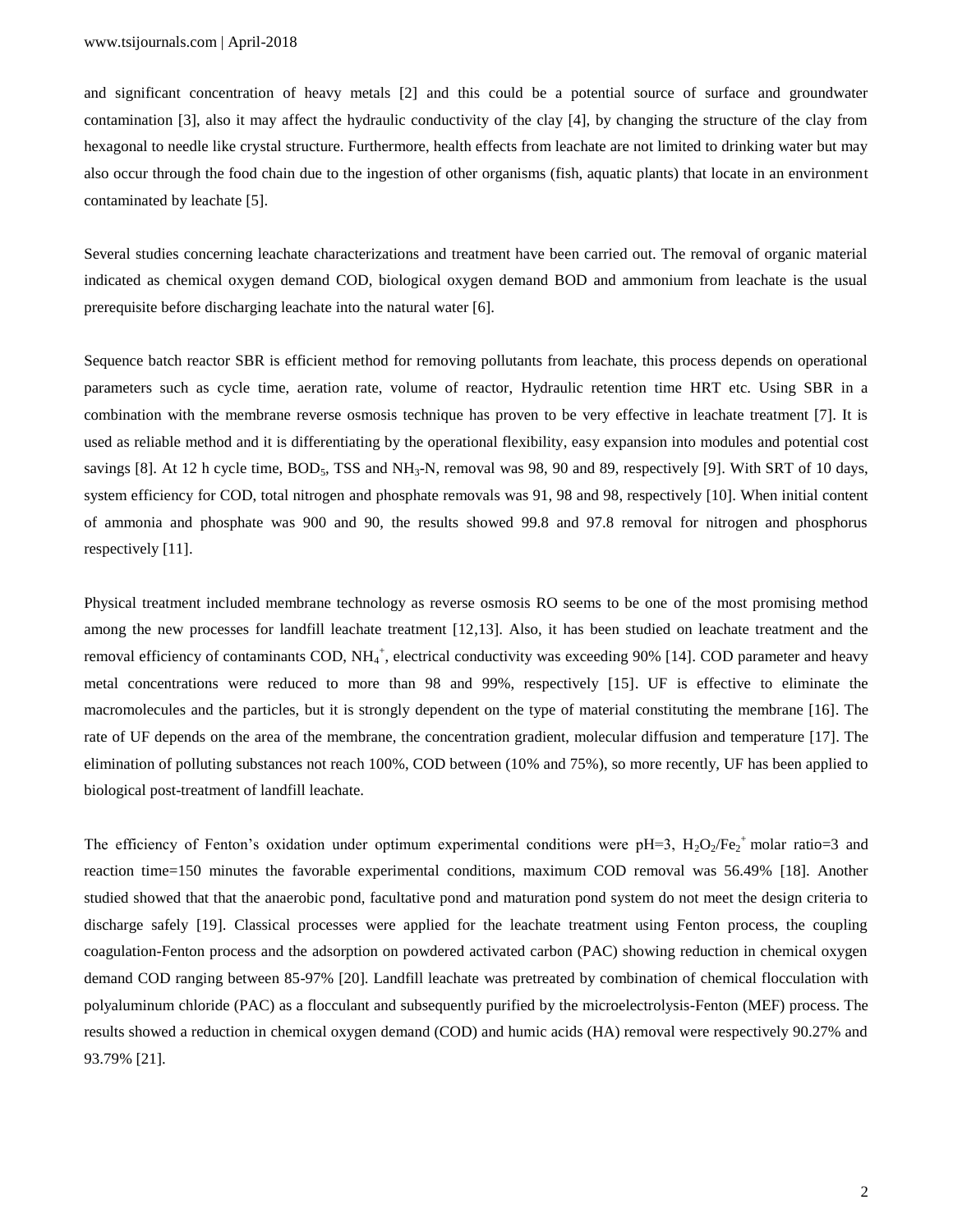The aim of this work is to determine the general characteristics of Al-Menya leachate and then to investigate the efficiency of biological treatment using SBR and physical treatment methods using UF and RO for leachate management.

## **Methodology**

## **Study area**

Al-Menya Landfill locates between 2 km-3 km to the south and western south of Al-Menya village in Bethlehem, Palestine. The landfill area is 20.5 ha ( $540 \times 490$  m). It is about 690-730 m above sea level. The average yearly rainfall about 200 mm-300 mm and average yearly temperature is 19 $^{\circ}$ C-20 $^{\circ}$ C. The average yearly sunrise is 189-195 Kilo Calorie/Cm<sup>2</sup> [22].

The geology of the area almost consists of gravels, deposits of clay from the mountains and hills around. Most of the well appeared that all of the contents are almost of alluvial, sand and a little of gravels. The rock caps consist of a strong and white lime  $\ll 0.5$  and its maximum value 1.5 m). The lime stone reach to more than 10 m down, the ratio for preventing leakage/permeability is slim because the ability of forming another forms of stones (Chert, Flint, Marl, Marl stone and Dolomite) within forming lime stone that little in formations but large and different quantities. The landfill design access to achieve collection in lowest point, the depth of the groundwater has a big depth under the surface around 200 m, the ability of these leakages to arrive from the landfill to depth more than 10 m-20 m, is small and too far.

The waste that is received at Al-Menya landfill is municipal solid waste and the daily quantity is around 600 tons. Normally, there are specific pollutants in the textile wastewater including suspended solids, biodegradable organic matter, toxic organic compounds and heavy metals [22].

#### **Biological-physical treatment method**

Leachate quality is quite variable from site to site and over time as a particular landfill ages. As a result, neither biological treatment nor physical/chemical treatment processes separately are able to achieve high treatment efficiencies [23,24]. A combination of both types of treatment is the most effective process for the treatment of leachate [24].

There are two main stages in Al-Menya leachate treatment, first stage started by settling the sample in a separate reactor for 2 h, then the leachate was pumped into SBR as biological treatment for about 8 h. the second stage is a physical treatment using advanced membrane technology included RO and UF.

#### **Optimization of SBR**

In order to start up the treatment, activated sludge for SBR was brought from Oasis Hotel wastewater treatment plant in Jericho and mixed with the leachate. The efficiency of the process was tested in attempt to determine the optimum conditions and finally, treated leachate was analyzed for general characteristics. TABLES 1 and 2 summarizes the aerobic operation condition included operation condition parameters and ideal condition. These conditions were optimized according to TABLE 2 [25].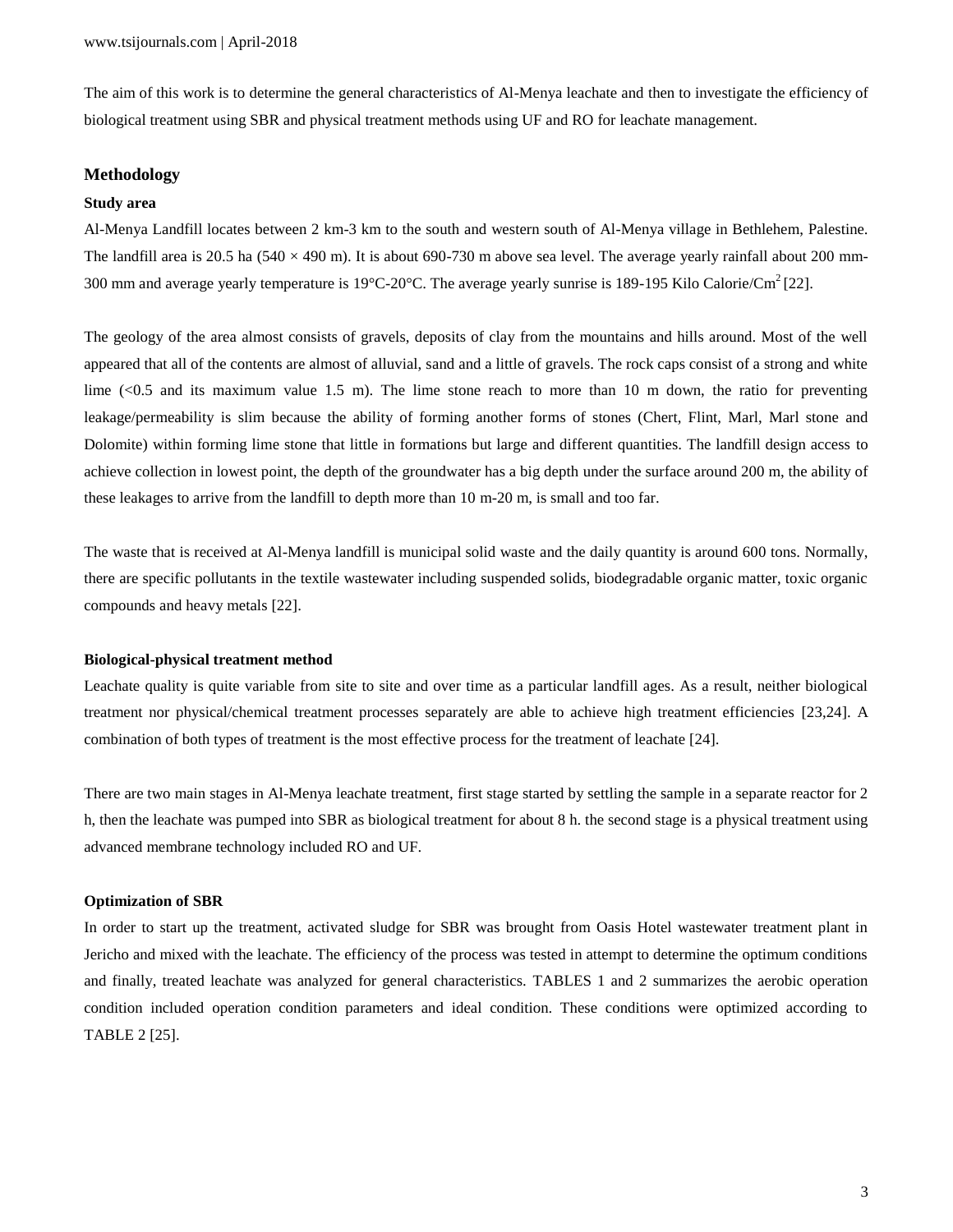| <b>Condition</b> | Aerobic                                                                                       |  |  |  |
|------------------|-----------------------------------------------------------------------------------------------|--|--|--|
| Fill             | 3 L of raw leachate were pump and mixes with activated sludge in the reactor for 1 h.         |  |  |  |
| React            | Mixing occur by using electrical driving speed. Air supply was provided during the aerobic    |  |  |  |
|                  | phase of react period. Biological reactions occur until the desired degree of treatment has   |  |  |  |
|                  | been achieved, for 3 h.                                                                       |  |  |  |
| Settle           | Aeration is stopped. The activated sludge solids settle down to form a blanket on the base of |  |  |  |
|                  | the reactor beaker, leaving an over-layer of treated effluent, for 2 h.                       |  |  |  |
| Decant           | The liquid surface which is effluent (supernatant) is removed from tank, for 1 h.             |  |  |  |

## TABLE 1. **Operation conditions parameters of SBR process.**

## TABLE 2. **Experiment operation conditions and optimum operation conditions for aerobic SBR operation process [25].**

| <b>Conditions</b> | <b>Typical range</b> | <b>Aerobic (SBR)</b>   |
|-------------------|----------------------|------------------------|
| HRT (day)         | $0.44 - 12$          | 1.5                    |
| F/M               | $0.25 - 0.50$        | 0.477                  |
| Q(MG)             | $***$                | $0.317 \times 10^{-4}$ |
| MLSS (ppm)        | 500-24650            | 20108.4                |
| MLVSS (Ib)        | $***$                | 0.2215                 |
| Total cycle (hr)  | $60 - 8$             | 7                      |
| $SVI$ (ml/g)      | 15-150               | 24.119                 |
| Aeration (l/min)  | $0.2 - 11.9$         | 3                      |
| React time (hr)   | $3-22.5$             | 3                      |
| Settle time (hr)  | $0.17 - 2.84$        | $\overline{2}$         |
| Decant time (hr)  | $0.08 - 1$           | 1                      |
| Fill time (hr)    | $0.02 - 3$           | 1                      |

**Food/microorganisms ratio F/M:** The F/M ratio as illustrated in equation (1) would simply be the digester loading divided by the concentration of volatile suspended solid (biomass) in the digester (kg-COD/kg-VSS. day). For any given loading, efficiency can be improved by lowering the F/M ratio and increasing the concentration of biomass in the digester [26]. Also, for given biomass concentration within the digester, the efficiency can be improved by decreasing the loading.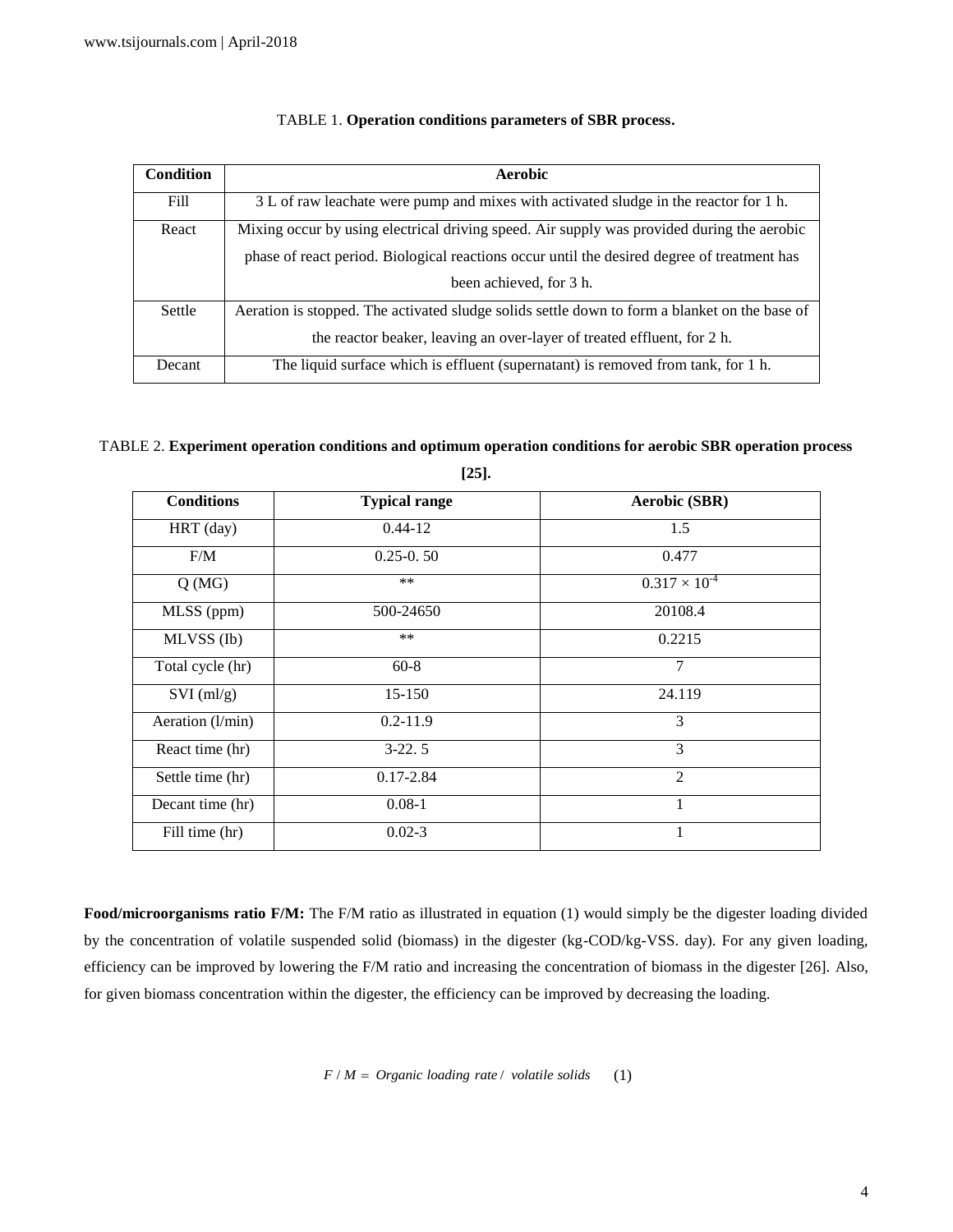Where,

Organic loading rate (O.L.R)=COD of the influent stream (kg-COD/L. day) Volatile solid  $(V_{\rm ss})$ =Volatile suspended solid concentration in the reactor (kg-VSS/L).

**The hydraulic retention time (HRT):** Determination the HRT is an important process control parameter. As illustrated in equation (2), it indicates the total time required by the liquid to degrade [26].

$$
HRT = COD_{in} / OL.R \tag{2}
$$

Or, HRT=volume of aeration tank/influent flow rate Volume is in  $m^3$  and the flow rate in  $m^3/day$ .

HRT is expressed in days or hours.

**The flow rate:** The HRT and flow rate examine the exact influent stream from feed inlet to the outlet. Normally, flow rate is controlled by means of a peristaltic pump with corresponding tube hosing of different diameter. The flow rate is designed according to the working volume of the reactor, as described in equation (3) [26]:

$$
Q=V_w/HRT
$$
 (3)

Working volume for the reactor  $(V_w)$  is expressed in  $m^3$ , HRT is expressed in day, Q is expressed in  $m^3$ /day.

## **Results and Discussion**

## **Leachate characteristics**

Al-Menya Sanitary Landfill was constructed in June 2013. The leachate samples were collected from the landfill during 2014/2015. Leachate samples were preserved at 4°C, to prevent any chemical and biological activities. TABLE 3, presents the general characteristics of the studied leachate. Comparing the analyzed characteristics with others in the literature review, the obtained results show that the leachate characteristics lies within these values. It was found that COD is more than 2000 ppm and BOD/COD>0.3, accordingly the landfill is classified as a young one (less than 5 years) [6,23]. TABLE 4 summarizes more comparison parameters for leachate classification.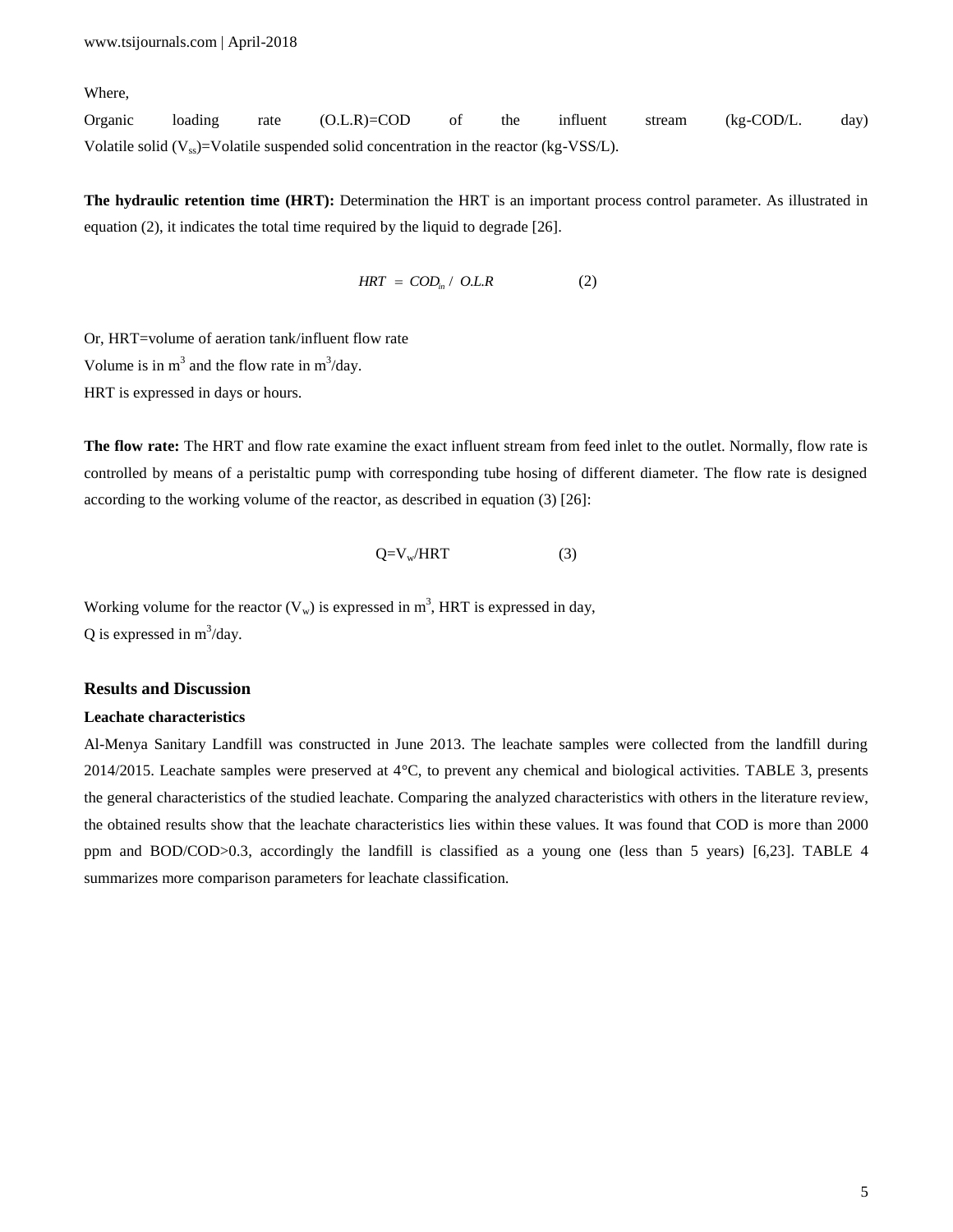| Characteristic                                                          | <b>Value</b>            | <b>Standard deviation (SD)</b> |
|-------------------------------------------------------------------------|-------------------------|--------------------------------|
| $\overline{PH}$                                                         | $\overline{6.1}$        | $\overline{0.3}$               |
| Electrical Conductivity mS/cm                                           | 5.96                    | 1.1                            |
| TDS mg/l                                                                | 2000                    | 550                            |
| <b>Turbidity NTU</b>                                                    | 3000                    | $\overline{5.8}$               |
| TSS mg/l                                                                | 2500                    | 5.3                            |
| $\overline{COD}$ mg/l                                                   | 11000                   | 400.0                          |
| BOD mg/l                                                                | 4000                    | 250.0                          |
| <b>BOD/COD</b>                                                          | 0.36                    |                                |
| Ammonium $(NH_4^+)$ mg/l                                                | 105.00                  | $\overline{4.1}$               |
| Ammonia-Nitrogen: NH <sub>3</sub> +-N/NH <sub>4</sub> +/NH <sub>3</sub> | $0.48/0.62$ $1/0.58$    | 0.1                            |
| mg/l                                                                    |                         |                                |
| Ca mg/l                                                                 | 3500                    | $\overline{15}$                |
| $Mg$ mg/l                                                               | 300                     | $\overline{10}$                |
| Na mg/l                                                                 | 5700                    | 255                            |
| $K$ mg/l                                                                | 1000                    | $\overline{57}$                |
| $Nitrate/NO3-N/NO3-mg/l$                                                | 19.57/4.4               | 0.30                           |
| Phosphate mg/l                                                          | 8.0                     | $\overline{0.7}$               |
| Ag mg/l                                                                 | $\rm N.D$               | N.D                            |
| Al $mg/l$                                                               | 3.86                    | 0.55                           |
| $Cd$ mg/l                                                               | 3.66                    | 0.25                           |
| $Cr$ mg/l                                                               | $\overline{5.22}$       | 0.37                           |
| Cu mg/l                                                                 | 0.64                    | 0.01                           |
| Ni mg/l                                                                 | $\overline{5.15}$       | 3.40                           |
| Pb mg/l                                                                 | $\overline{\text{N.D}}$ | $\overline{N.D}$               |
| $Zn$ mg/l                                                               | 3.37                    | 0.31                           |

TABLE 3. **General characteristics of Al-Menya landfill leachate.**

TABLE 4. **Landfill leachate composition vs. landfill age [6,23].**

|                       | <b>Recent</b> (young) | <b>Intermediate</b>        | Old                    |
|-----------------------|-----------------------|----------------------------|------------------------|
| Age (years)           | $<$ 5                 | $5-10$                     | >10                    |
| pH                    | 6.5                   | $6.5 - 7.5$                | >7.5                   |
| $COD$ (mg/l)          | >10000                | 4000-10000                 | <4000                  |
| BOD <sub>5</sub> /COD | >0.3                  | $0.1 - 0.3$                | < 0.1                  |
| Organic compounds     | 80% Volatile fat      | $5\% - 30\%$ VFA+humic and | Humic and fulvic acids |
|                       | acids (VFA)           | fulvic acids               |                        |
| Heavy metals          | Low-medium            | Low-medium                 | Low                    |
| Biodegradability      | High                  | Medium                     | Low                    |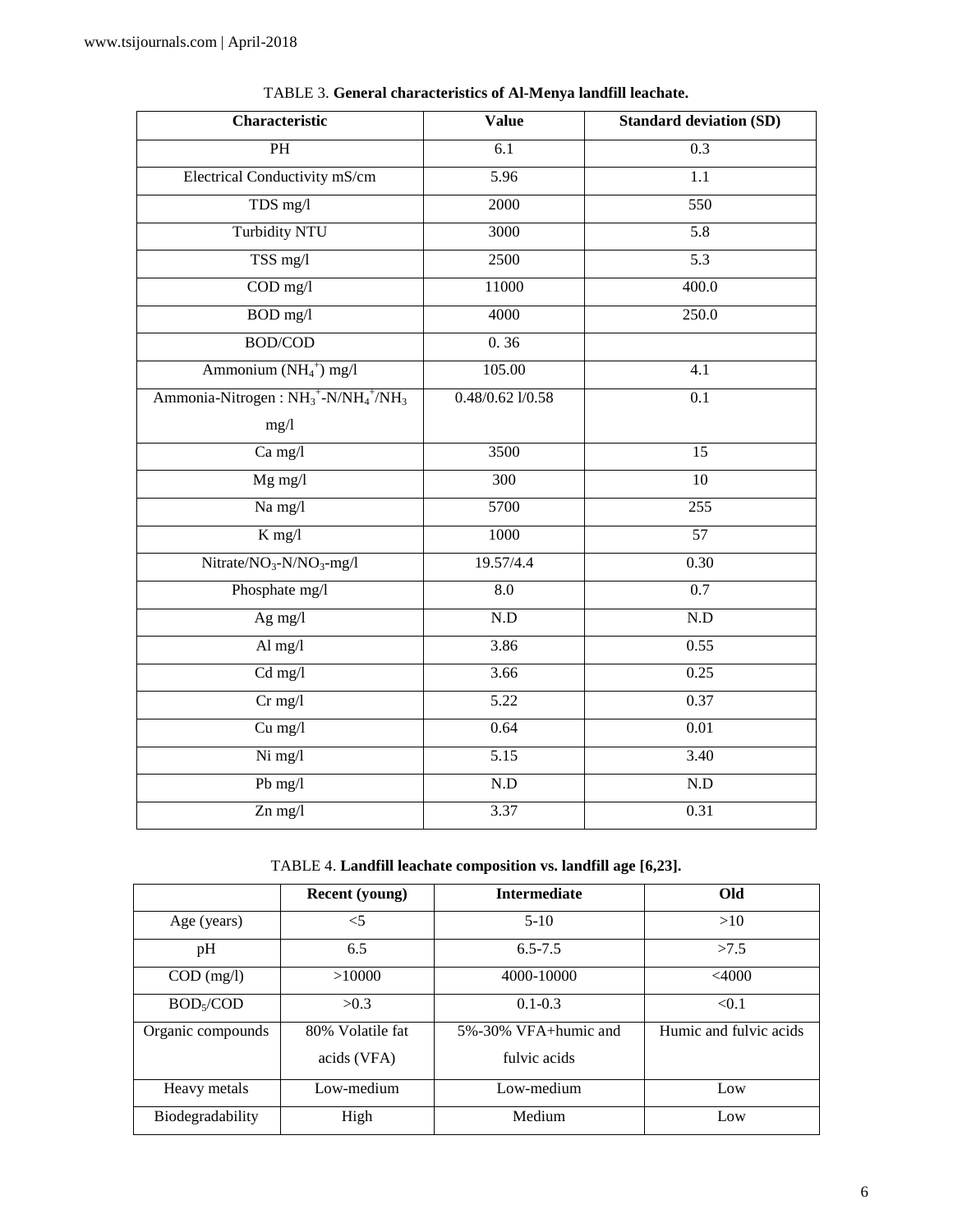## **Biological treatment**

TABLE 5 summarizes the average physical, biological and chemical characteristics of influent and effluent after a complete cycle using SBR reactor (triplicate samples).

TABLE 5. **The average physical and chemical characteristics of influent and effluent leachate samples after completed biological treatment using SBR cycles. The total time (8 h), filling time: 1 h, reaction time: 3 h, settling time: 2 h, decantation time: 1 h and idle time: 1 h. Under HRT: 1.5 day and temperature: 25°C.**

| <b>Characteristics</b>              | <b>Influent</b>          | <b>Effluent</b>    | <b>Removal</b> % |
|-------------------------------------|--------------------------|--------------------|------------------|
| $COD$ (mg/l)                        | $11000 \pm 400.0$        | $1330 \pm 75$      | 88%              |
| $TSS$ (mg/l)                        | $2500 \pm 5$             | $124 \pm 6$        | 95%              |
| Ammonia-Nitrogen (mg/l): $NH_3^+$ - | $0.48/0.62/0.58 \pm 0.1$ | $0.01 \pm 0.01$    | 100\%            |
| $N/NH_4^+/NH_3$                     |                          |                    |                  |
| Nitrate: $(mg/l) NO3-N/NO3$         | $19.6/4.4 \pm 0.2$       | $13.0/3.0 \pm 0.3$ | 34%/32%          |
| Phosphate $(mg/l)$                  | $8.00 \pm 0.50$          | $0.29 \pm 0.10$    | 96%              |
| $Na$ (mg/l)                         | $5700 \pm 34$            | $730 \pm 23$       | 87%              |
| $K$ (mg/l)                          | $1000 \pm 25$            | $659 \pm 38$       | 34%              |

The results show that COD decreased from 11000 mg/l to 1330 mg/l with percentage removal 88%, TSS decreased from 2500 mg/l to 124 mg/l with removal percentage 95% for TSS. Complete removal in Ammonia-Nitrogen from the effluent was achieved. However, nitrate scored a little reduction ( $(34\% -32\%)$ , from 19.57 mg/l as NO<sub>3</sub>-N to 13 mg/l and from 4.4 mg/l as  $NO<sub>3</sub>$  to 3 mg/l). Phosphate decreased from 8 mg/l to 0.3 mg/l as 96% percentage removal. Also, the percentage removal of Na was 87%, it decreased from 5700 mg/l to 730 mg/l. K decreased by 34%, from 1000 mg/l to 659 mg/l. The results indicated that SBR was efficient in decreasing the organic load of raw leachate samples.

The obtained results in this research are of great importance when we compare them with others. It was found that TSS removal in biological treatment is (85%-97%) and Phosphorus removal (57%-69%) [8], however, the current research results shows removals with 95% and 96% respectively. Another study showed that the removal efficiency that has been achieved by the system were 94.9 and 55.9% for COD and Total P, respectively [27], whereas in this research, removal percentages for organic matter represented by COD concentration was (88%) and 96% for P removal.

By comparing the obtained results with the Palestinian Standards for treated wastewater, the concentration of ammonia, nitrate and phosphate are within the acceptable range and can be disposed as far as 500 m to sea water or for irrigation (dry feeds, green feeds, parks, beans, citrus trees, olive trees and almond trees) [28,29]. But according to other standards, more treatment is needed to comply with the roles and regulations [30].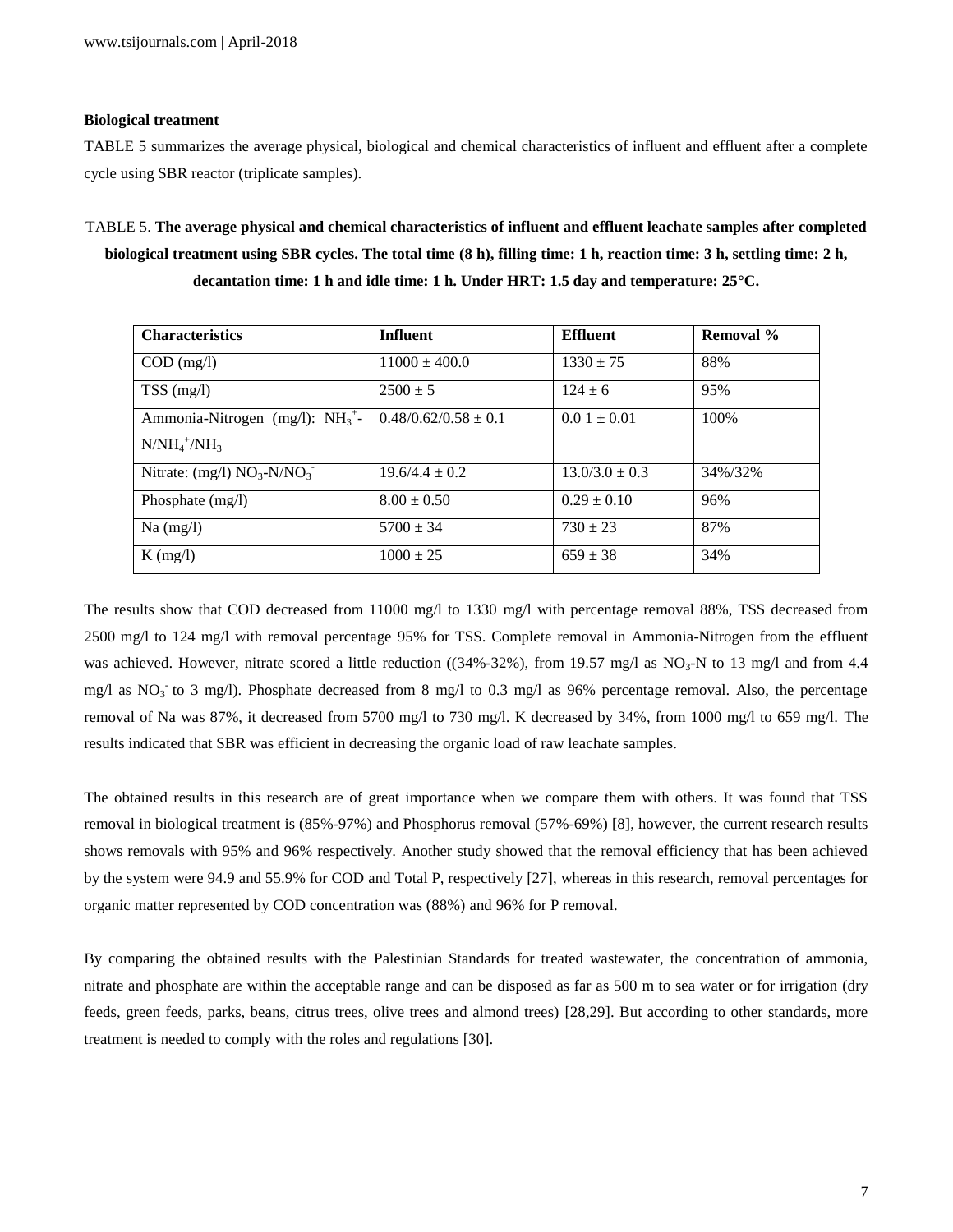## **Physical treatment-ultrafiltration (UF)**

TABLE 6 summarizes the physical, biological and chemical characteristics of leachate samples after treatment using biological and UF units compared to raw leachate influent. As further and enhancement treatment stage in addition to biological treatment, this process prevents and reduce any clogging may occur before leachate reaches the RO. The treatment of SBR effluent using UF unit shows highly efficient of UF unit for TSS, Nitrate and phosphate, Al, Zn, removal with (100%), (98%), (95%), (100%), (82%), respectively. The ultrafiltration porosity prevents the suspended and large dissolved solid from passing through the membrane.

| Characteristic                         | <b>Influent</b>           | <b>Effluent</b> (UF) | <b>Removal</b> % |
|----------------------------------------|---------------------------|----------------------|------------------|
| $COD$ (mg/l)                           | $11000 \pm 400$           | $975 \pm 20.0$       | 91%              |
| BOD (mg/l)                             | $4000 \pm 250$            | $280 \pm 3.0$        | 93%              |
| $\overline{\text{T}}$ SS (mg/l)        | $2500 \pm 5.3$            | $0.10 \pm 0.01$      | 100%             |
| EC (mS/cm)                             | $5.96 \pm 0.1$            | $0.70 \pm 0.01$      | 88%              |
| Turbidity (NTU)                        | $3000 \pm 5.8$            | $0.1 \pm 0.1$        | 100%             |
| $NH_3^+$ -N/N $H_4^+$ /N $H_3$ (mg/l): | $0.48/0.62/0.58 \pm 0.10$ | $0.0\pm0.0$          | 100%             |
| $NO3$ --N/NO <sub>3</sub> (mg/l)       | $19.57/4.40 \pm 0.01$     | $0.3/0.1 \pm 0.1$    | 98%/98%          |
| Phosphate (mg/l)                       | $8.00 \pm 0.01$           | $0.422 \pm 0.01$     | 95%              |
| $Na$ (mg/l)                            | $5700 \pm 10$             | $338.68 \pm 10$      | 94%              |
| $K$ (mg/l)                             | $1000 \pm 25$             | $377 \pm 13$         | 62%              |
| Al $(mg/l)$                            | $3.86 \pm 0.10$           | $0.53 \pm 0.01$      | 100%             |
| $Cd$ (mg/l)                            | $3.66 \pm 0.01$           | $3.64 \pm 0.01$      | 0.55%            |
| $Zn$ (mg/l)                            | $3.37 \pm 0.10$           | $0.62 \pm 0.03$      | 82%              |
| Ag $(mg/l)$                            | N.D                       | N.D                  |                  |
| $Cr$ (mg/l)                            | $5.22 \pm 0.01$           | $5.07 \pm 0.01$      | 3%               |
| Cu (mg/l)                              | $0.64\pm0.00$             | $0.39 \pm 0.01$      | 39%              |
| Ni (mg/l)                              | $5.15 \pm 0.38$           | $5.23 \pm 0.50$      | 0%               |
| $Pb$ (mg/l)                            | N.D                       | N.D                  |                  |

TABLE 6. **Physical and chemical characteristics of leachate effluent after treatment using biological stage and UF unit compare to raw leachate influent.**

## **Physical treatment-reverse osmosis (RO):**

The effluent of UF then passed through RO membrane under high pressure. TABLE 7 summarizes the variation between the raw leachate (influent) and RO effluent. It shows the physical, biological and chemical of leachate effluent after treatment using biological stage and UF unit compared to raw leachate influent.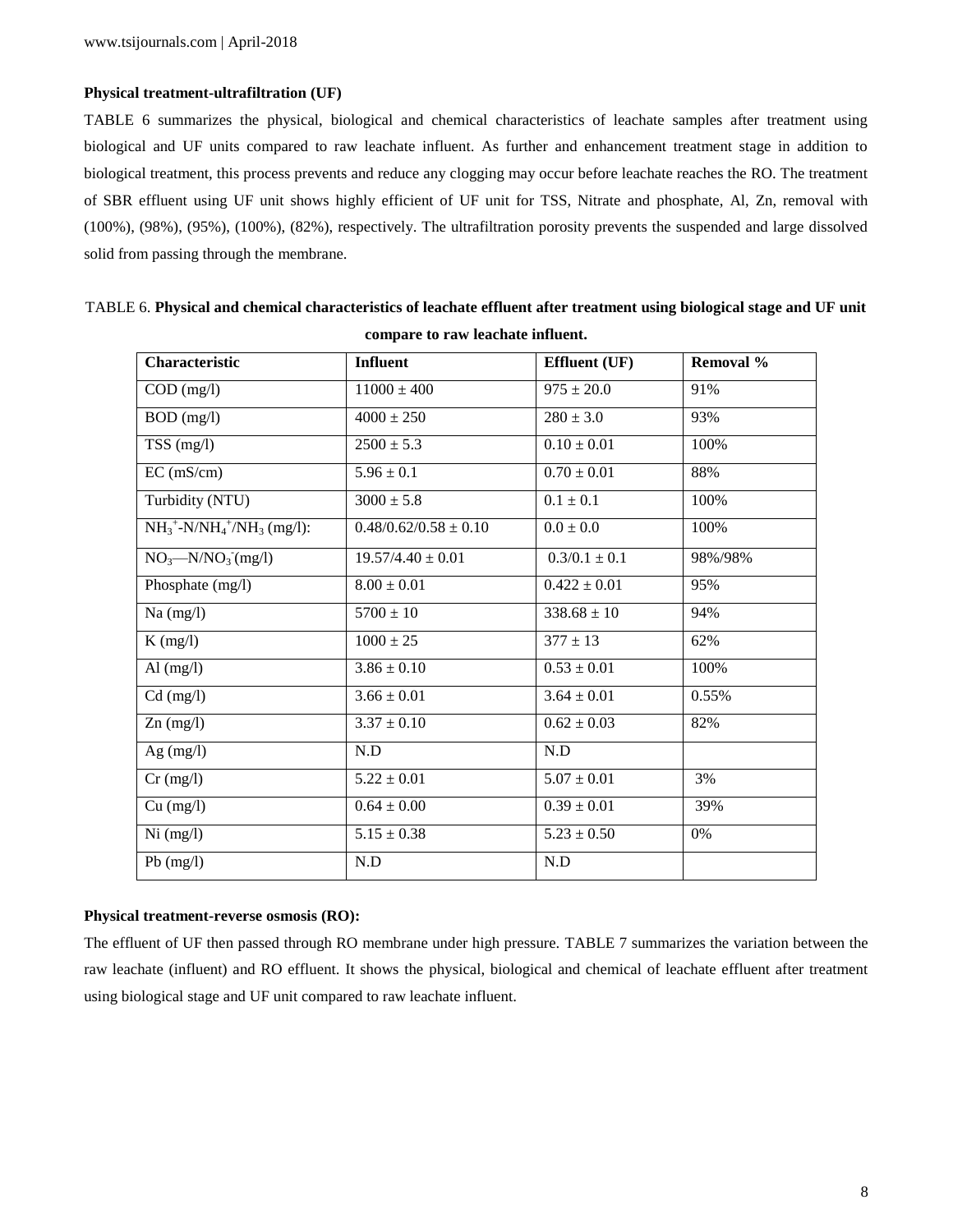| Characteristic                                                   | <b>Influent</b>           | Effluent (RO)        | Removal % |
|------------------------------------------------------------------|---------------------------|----------------------|-----------|
| $COD$ (mg/l)                                                     | $11000 \pm 400$           | $345 \pm 24$         | 97%       |
| `BOD (mg/l)                                                      | $4000 \pm 250$            | $117 \pm 2$          | 97%       |
| $TSS$ (mg/l)                                                     | $2500 \pm 5.3$            | $0.20 \pm 0.01$      | 100%      |
| TDS (mg/l)                                                       | $2000 \pm 25$             | $40 \pm 1$           | 98%       |
| EC (mS/cm)                                                       | $5.96 \pm 0.10$           | $0.09 \pm 0.01$      | 98%       |
| Turbidity (NTU)                                                  | $3000 \pm 5.8$            | $0.50 \pm 0.01$      | 100%      |
| $NH_3^+$ -/NH <sub>4</sub> <sup>+</sup> /NH <sub>3</sub> (mg/l): | $0.48/0.62/0.58 \pm 0.10$ | $0.01 \pm 0.01$      | 100%      |
| NO <sub>3</sub> —N/NO <sub>3</sub> (mg/l)                        | $19.57/4.40 \pm 0.01$     | $5.00/1.10 \pm 0.01$ | 74%/75%   |
| Phosphate (mg/l)                                                 | $8.0 \pm 0.5$             | $0.40 \pm 0.01$      | 95%       |
| Sodium (mg/l)                                                    | $5700 \pm 10$             | $136 \pm 10$         | 98%       |
| $K$ (mg/l)                                                       | $1000 \pm 15$             | $9.47 \pm 0.02$      | 99%       |
| Al $(mg/l)$                                                      | $3.86 \pm 0.01$           | $0.01 \pm 0.01$      | 100%      |
| $Cd$ (mg/l)                                                      | $3.66 \pm 0.01$           | $3.63 \pm 0.01$      | 0.82%     |
| $Zn$ (mg/l)                                                      | $3.37 \pm 3.10$           | $1.09 \pm 0.20$      | 68%       |
| Ag $(mg/l)$                                                      | N.D                       | N.D                  |           |
| $Cr$ (mg/l)                                                      | $5.22 \pm 0.01$           | $4.88 \pm 0.01$      | 7%        |
| Cu (mg/l)                                                        | $0.64 \pm 0.01$           | $0.67 \pm 0.01$      |           |
| Ni (mg/l)                                                        | $5.15 \pm 0.38$           | $4.93 \pm 0.46$      | 4%        |
| $Pb$ (mg/l)                                                      | N.D                       | N.D                  |           |

| TABLE 7. Physical and chemical of leachate effluent after treatment using RO unit compare to raw leachate influent. |  |  |
|---------------------------------------------------------------------------------------------------------------------|--|--|
|                                                                                                                     |  |  |

The COD concentration of leachate influent was 11000 mg/l during all experiments and reduced to 975 mg/l with 91% removal in the UF effluent. The elimination of COD reached values within the range between 10 and 75% [31], so related to this study a clear reduction in COD was achieved. On the other hand, the effluent using RO lead to more reduction in COD to 345 mg/l with 97% removal related to experimental studies of [13,32,33], showed that RO technology elimination of COD reached 99%. The removal efficiency of some organic and inorganic pollutants exceeded 98% [34].

By comparing these results with (PSTW), the concentration of Nitrate-N concentration in UF and RO effluents recorded 0.3 mg/l and 1.1 mg/l, respectively. These concentrations are below the range 25 mg/l-50 mg/l according to Palestinian standards. Depending on this parameter, treated leachate could be applied for different uses according to the Palestinian standards except feeding aquifer by filtration. TSS in the tow effluents (RO and UF) had a complete removal, which leads to the ability to use the treated leachate for any application according to the Palestinian standards acceptable (discharge it to sea water along 500 m, feeding the aquifer by filtration, irrigate dry and green feed, irrigate garden courts, irrigate grains, irrigate forest trees, irrigate citrus fruits, irrigate olive trees and irrigate almond trees). Effluents COD concentration in UF and RO are 975 mg/l and 345 mg/l, respectively. However, Palestinian standards it should within 150 mg/l-200 mg/l and this imply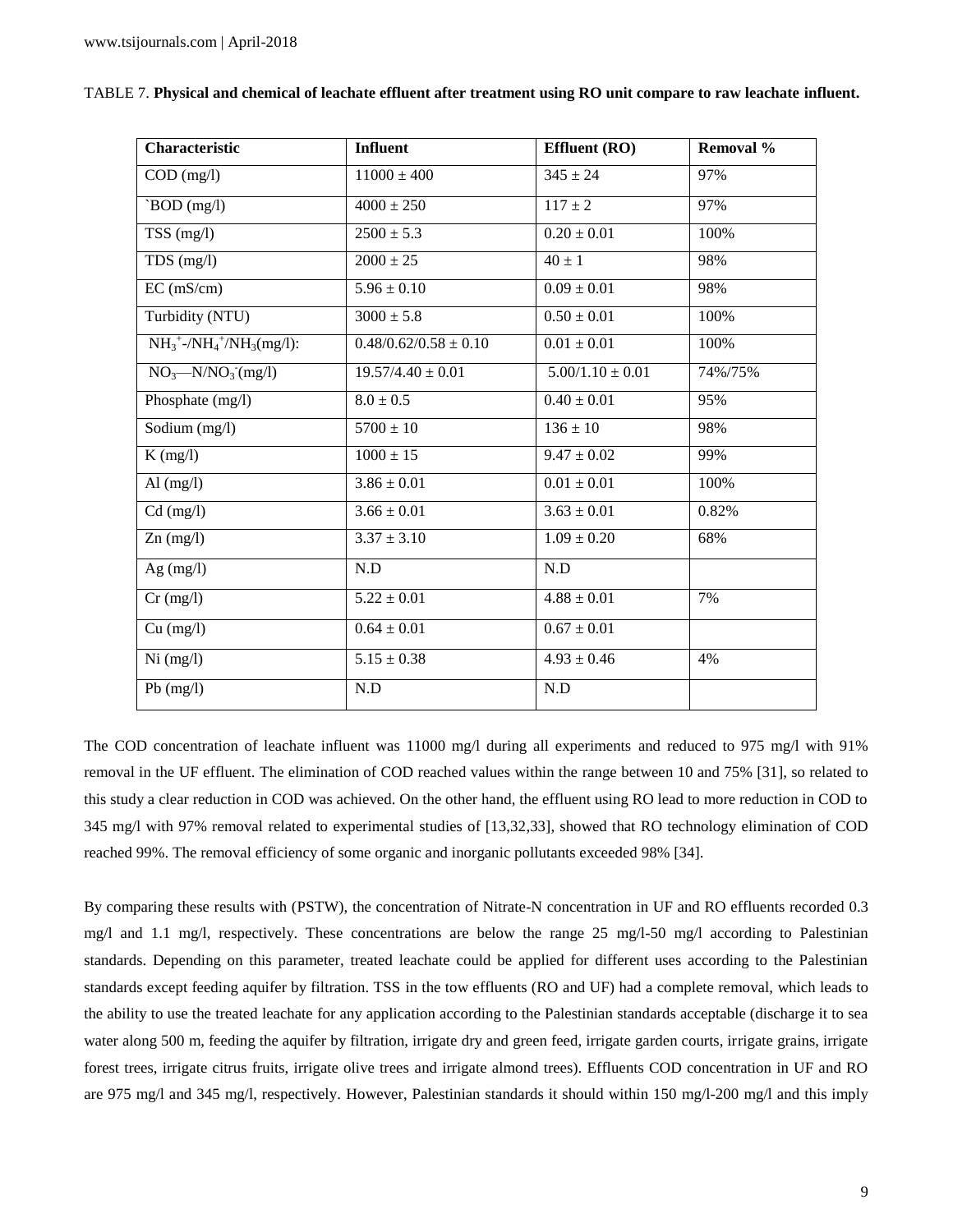that further treatment is needed to reduce organic matter more. The same results were obtained concerning BOD, where UF gave 280 mg/l and 117 mg/l using RO and the Palestinian standards for BOD is within the range 40 mg/l-60 mg/l.

PO4-P concentration was 0.422 mg/l in UF effluent and 0.400 mg/l in RO effluent and these concentrations are below the Palestinian standards 5 mg/l-30 mg/l. Also, Na concentration in UF effluent is 339 mg/l and 136 mg/l for RO effluent. This concentration is a little bit higher than Palestinian standards 200 mg/l-230 mg/l. Heavy metals concentration in mg/l in the UF effluent are as the following Al, Cd, Zn, Cr, Cu and Ni, 0.531, 3.64, 0.622, 5.07, 0.393 and 5.23 respectively and the RO effluent for the same heavy metals with the same order as in UF are 0.00, 3.63, 1.09, 4.88, 0.669 and 4.93 respectively. Palestinian standards for these metals are (1-5), 0.01, (2-5), (0.05-0.1), 0.2 and 0.2 mg/l respectively. This implies that further treatment is needed for Cd, Cr, Cu and Ni [29,30]. Referring to the Australian standards for treated wastewater discharge, BOD values from UF and RO need more treatment to be reduced from 280 mg/l and 117 mg/l respectively to reach 10 mg/l. PO4-P concentration is 0.422 mg/l in UF and 0.4 mg/l in RO, which need a little treatment to reach the standard 0.1 mg/l. Heavy metals concentration in mg/l in UF effluents as the following Cd, Zn, Cr, Cu and Ni, 3.64, 0.622, 5.07, 0.393 and 5.23 respectively and the RO effluents for the same heavy metals with the same order as in UF are 3.63, 1.09, 4.88, 0.669 and 4.93 respectively. Australian standards for these metals are 0.002, 0.05, 0.001, 0.01 and 0.15 mg/l respectively. All heavy metals mentioned have confirmed the potential adverse effects of UF and RO effluents and there is a necessary to treat these heavy metals to meet these standards. In general, Australian discharge standards are not compatible with the treated leachate of Al-Menya landfill, either by UF or RO [30].

BOD<sup>5</sup> effluent from UF was 280 mg/l and from RO was 116 mg/l. The permitted limit by WHO related to these values were within the range  $\leq$  240 mg/l, this range permitted irrigation of ornamental fruit trees and fodder crops. TSS effluent from UF was 0.0 mg/l and from RO was 0.0 mg/l. The permitted limit by WHO related to these values were within the range  $\leq 140$ mg/l, this range permitted irrigation of ornamental fruit trees and fodder crops, irrigation of vegetables likely to be eaten uncooked and for toilet flushing [35].

TDS effluent from UF was 350 mg/l and from RO was 40 mg/l. The restriction degree of TDS of water quality for irrigation below 450 mg/l, so there is no any restriction for this parameter on use for irrigation.

 $NO<sub>3</sub>-N$  was 0.3 mg/l by UF and this value was below the standard limit which it <5 mg/l and 5.0 mg/l by RO and this value was within the standard range 5 mg/l-30 mg/l. So, UF effluent considered to be without restricted on use this treated wastewater effluent for irrigation, but there is a slight to moderate restriction on using RO effluent for irrigation. Na concentration effluent by UF was 338 mg/l and 136 mg/l by RO. The restriction degree of Na of water quality for irrigation related to these concentrations was >69 mg/l, so the restriction for this parameter on use for irrigation was slight to moderate.

Heavy metals concentration in mg/l in the UF effluent are as the following Al, Cd, Zn, Cr, Cu and Ni, 0.531, 3.64, 0.622, 5.07, 0.393 and 5.23 respectively and the RO effluent for the same heavy metals with the same order as in UF were 0.00, 3.63, 1.09, 4.88, 0.669 and 4.93 respectively. Related to FAO standards, these heavy metals concentrations as the following 5.00, 0.10, 2.00, 0.10, 0.20, 0.20 mg/l. This treated water either UF or RO effluents were inefficient as irrigated water, because these heavy metals in the leachate sample were exceeded the FAO standards [35].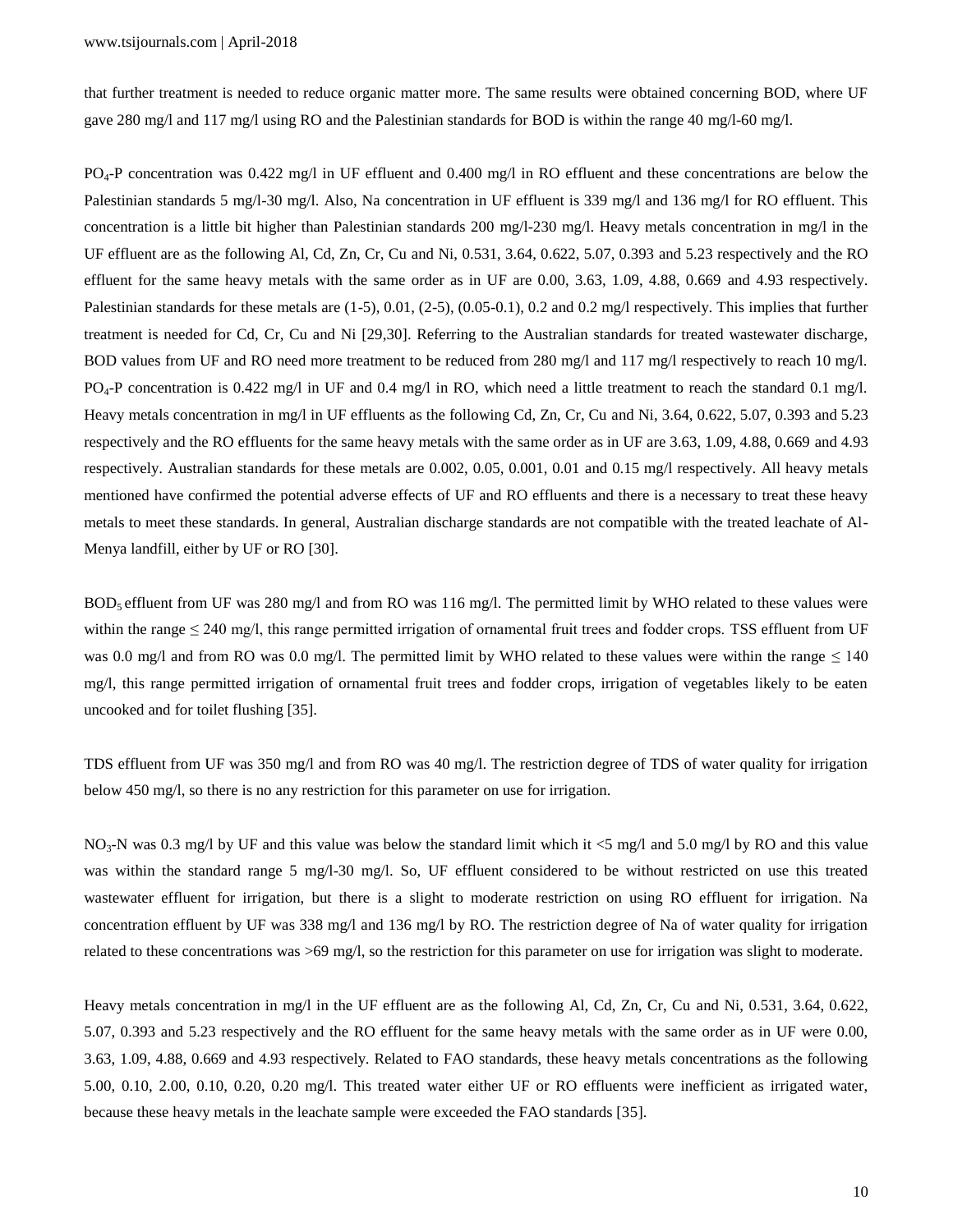## **Conclusion**

Al-Menya leachate was classified as young leachate according to sanitary landfill age and there physical, chemical and biological characteristics. The BOD/COD ratio shows the possibility for biological treatment. The SBR methods is an efficient method for organic matter removal, whereas advanced membrane treatment methods using UF and RO enhanced the removal efficiency. Combination the SBR with UF and RO could be an effective method for leachate treatment with addition of adsorption stage for enhancement of dissolved solid removal.

## **Acknowledgement**

Authors thanks Palestinian Water Authority PWA for their support to conduct this study.

## **REFERENCES**

- 1. Rowe R, Quigley R, Booker J, et al. Clayey barrier system for waste disposal facilities. E and FNSpon.1997:1- 45.
- 2. Aziz H, Daud Z, Adlan M, et al. The use of polyaluminium chloride for removing colour, cod and ammonia from semi-aerobic leachate. Int J Environ Eng. 2009;1:20-35.
- 3. Aziz S, Aziz H, Yusoff M. Optimum process parameters for the treatment of landfill leachate using powdered activated carbon augmented Sequencing Batch Reactor (SBR) Technology. Sep Sci Technol. 2011;46(15):2348-59.
- 4. Ozcoban M, Tufekci N, Tutus S, et al. Leachate removal rate and the effect of leachate on the hydraulic conductivity of natural (undisturbed) clay. J Sci Indus Res. 2006;65(3):264-69.
- 5. James S. Metals in municipal landfill leachate and their health effects. Am J Public Health.1977;67(5):429-32.
- 6. Renou S, Givaudan J, Poulain S et al. Landfill leachate treatment: Review and opportunity. J Hazard Mater. 2008;150:468-93.
- 7. Madu J. New leachate treatment methods. Department of Chemical Engineering, Lund University, Sweden. 2008.
- 8. USEPA. Wastewater, Technology Fact Sheet: Sequencing Batch Reactors, U.S. Environmental Protection Agency, Office of Water, Washington, D.C., EPA 932-F-99-73. 1999.
- 9. White M, Pilon A, Woolard C. Biological treatment of cyanide containing wastewater. Water Res. 2000;34(7):2015-109.
- 10. Chang C, Hao O. Sequencing batch reactor system for nutrient removal: 0RP and pH Profiles. J Chem Technol Biotechnol.1996;67:27-38.
- 11. Obaja D, Mac S, Mata-Alvarez J. Biological nutrient removal by a Sequencing Batch Reactor (SBR) using an internal organic carbon source in ingested piggery wastewater. Bioresour Technol. 2005;96:7-14.
- 12. Linde K, Jönsson A, Wimmerstedt R. Treatment of three types of landfill leachate with reverse osmosis. Desalination. 1995;101(1):21-30.
- 13. Bilstad T, Madland V. Leachate minimization by reverse osmosis. Water Sci Technol. 1992;25:117-20.
- 14. Schwarzenbeck N, Erley R, Mc Swain B, et al. Treatment of malting wastewater in a granular sludge Sequencing Batch Reactor (SBR). Acta Hydrochimica et Hydrobiologica. 2004;32(1):16-24.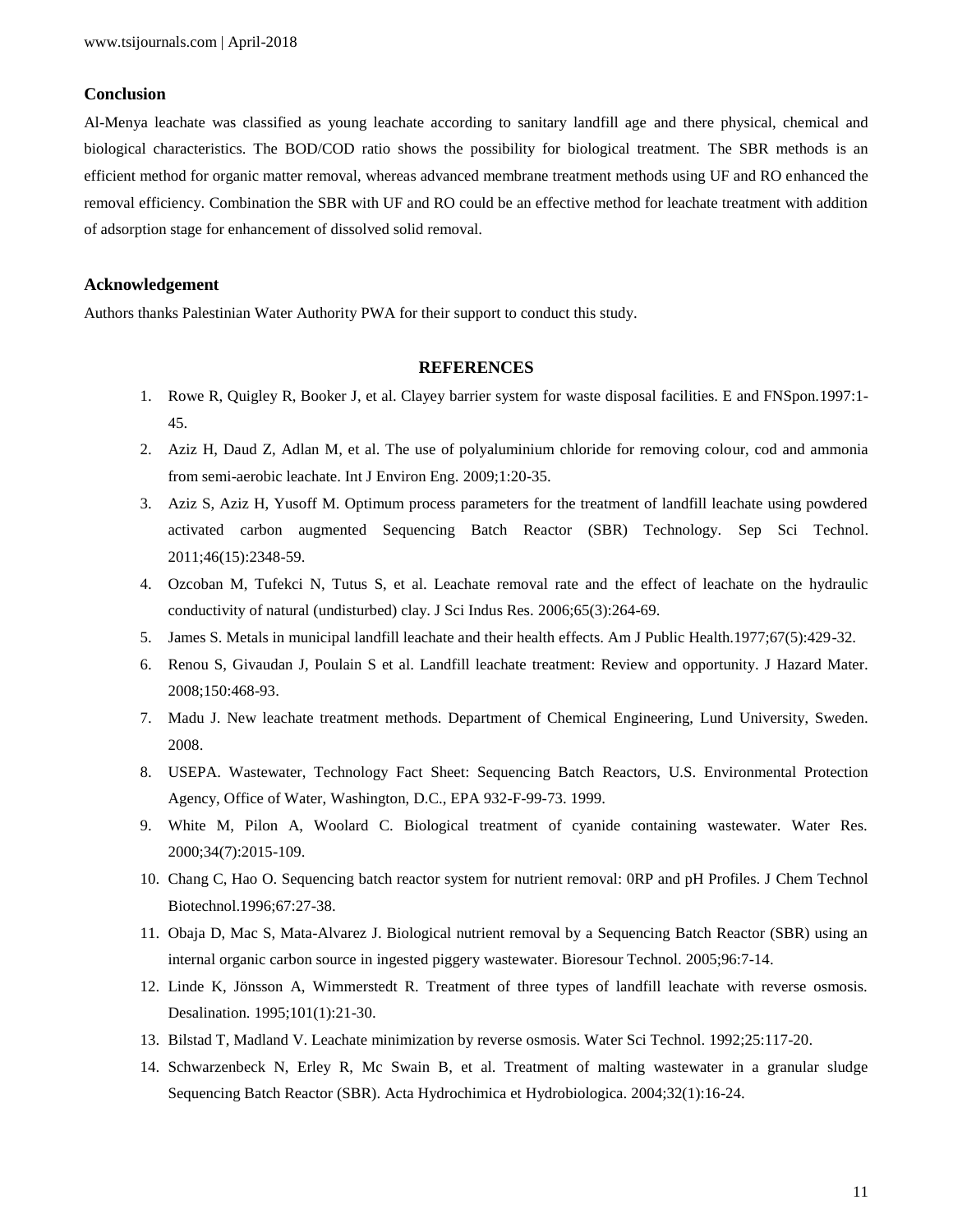- 15. Umble A, Ketchum A. A strategy for coupling municipal wastewater treatment using the sequencing batch reactor with effluent nutrient recovery through aquaculture. Water Sci Technol. 1997;35:177-84.
- 16. Bohdziewicz J, Bodzek M, Górska J. Application of pressure-driven membrane techniques to biological treatment of landfill leachate. Process Biochem. 2001;36(7):641-46.
- 17. Amy G, Collins M, Kuo C, et al. Comparing gel permeation chromatography and ultrafiltration for the molecular weight characterization of aquatic organic matter. J Am Water Works Assoc. 1987;79(1):43-9.
- 18. Singa PK, Isa MH, Ho YC, et al. Treatment of hazardous waste landfill leachate using Fenton oxidation process. International Conference on Civil & Environmental Engineering (CENVIRON 2017). E3S Web Conf, Malysia.
- 19. Ramdhani MY, Sururi MR, Ainun S. Leachate treatment from sarimukti landfill using ozone with sludge from water treatment plant as a catalyst. MATEC Web of Conferences 147, 04006 (2018). The Third International Conference on Sustainable Infrastructure and Built Environment (SIBE 2017), Indonesia.
- 20. Bourechech Z, Abdelmalek F, Ghezzar MR, et al. Treatment of leachate from municipal solid waste of Mostaganem district in Algeria: Decision support for advising a process treatment. Waste Manag Res. 2018;36(1):68-78.
- 21. Luo K, Pang Y, Li X, et al. Landfill leachate treatment by coagulation/flocculation combined with microelectrolysis-Fenton processes. Environ Technol. 2018;7:1-9.
- 22. Joint Service Council for Solid Waste Management-South West Bank, Environmental and Social Impact Assessment Report. 2009;1:36-40.
- 23. Chia E, DeWalle FB. Sanitary landfill leachates and their leachate treatment. J Environ Eng. 1976;102(2):411- 31.
- 24. Keenan J, Steiner L, Fungaroli A. Landfill leachate treatment. Res J Water Pollut Control Federation. 1984;56(1):27-35.
- 25. Aziz S, Aziz H, Mojiri A, et al. Landfill leachate treatment using Sequencing Batch Reactor (SBR) process: limitation of operational parameters and performance. Int J Sci Res Knowledge. 2013;1(3):34-43.
- 26. Latif M. Application of up flow anaerobic sludge blanket (UASB) reactor for waste and wastewater treatments with biogas production. M.Sc. Thesis, Faculty of Civil and Earth Resource, University Malaysia Pahang. 2011.
- 27. Mahvi A, Brown P, Vaezi F, et al. Feasibility of continuous flow sequencing batch reactor in synthetic wastewater treatment. J Appl Sci. 2005;5(1):172-6.
- 28. Ministry of Environmental Affairs. Palestinian Standards for Treated Wastewater. Ramallah, Palestine. 2000.
- 29. Zimmo O, Petta G. Prospects of efficient wastewater management and water reuse in Palestine. Birzeit University, Ramallah, Palestine. 2005.
- 30. Environmental Quality Authority. Workshop on the Environmental Current Situation in Qalqilya District. Qalqilya EQA Office, West Bank Palestine. 2005.
- 31. Krug T, McDouglall S. Preliminary assessment of a microfiltration/reverse osmosis process for the treatment of landfill leachate. The 43rd Purdue Industrial Waste Conference Proceedings, Lewis Publishers, Michigan.1989.
- 32. Kinman R, Nutini D. Reverse osmosis treatment of landfill leachate. The 45th Purdue Industrial Waste Conference Proceedings, Lewis Publishers, Chelsea, Michigan.1991.